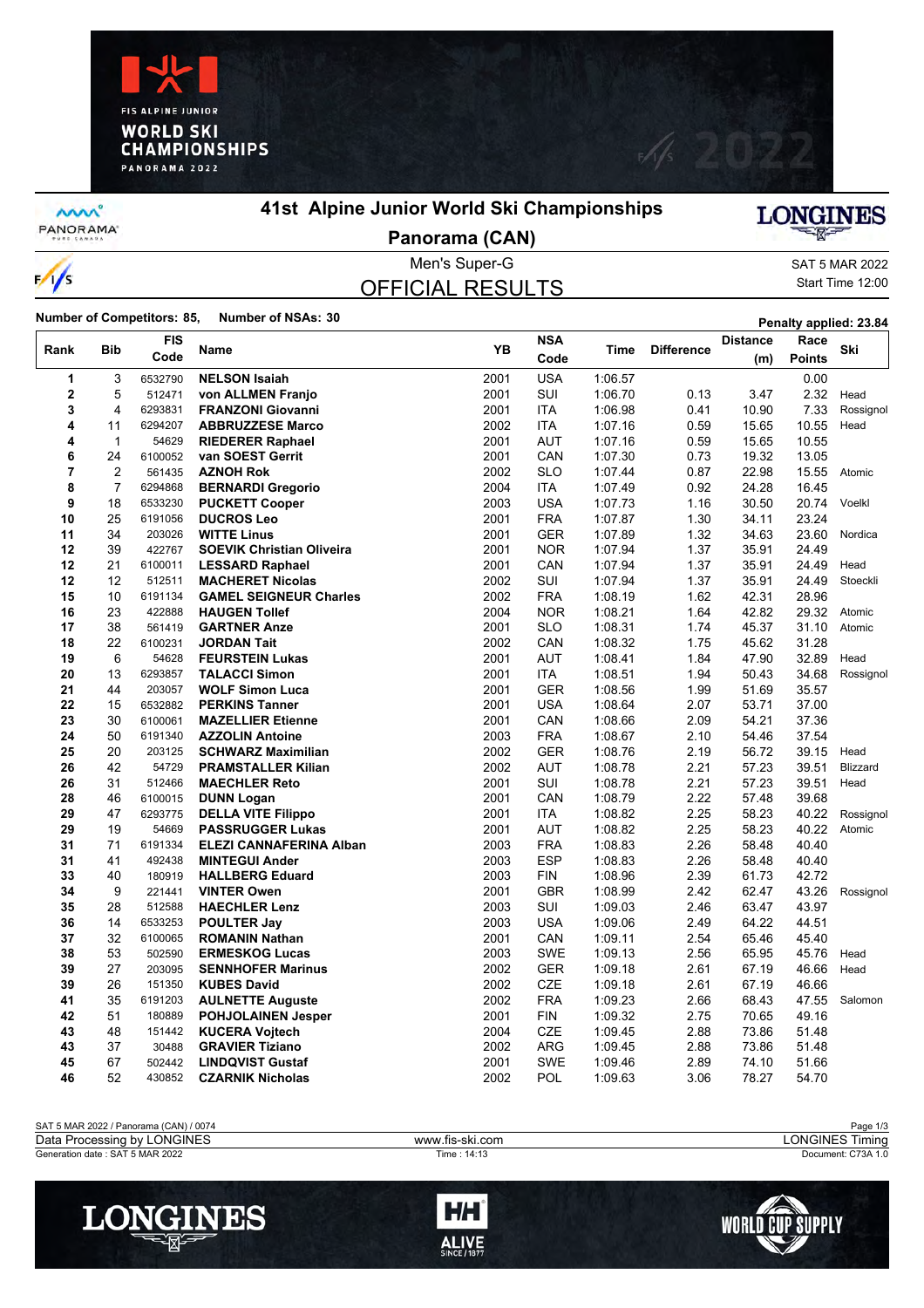

## **41st Alpine Junior World Ski Championships**

**Panorama (CAN)**



SAT 5 MAR 2022

**LONGINES** 

**Penalty applied: 23.84** 

Start Time 12:00

|               |            |                                   |                                | Men's Super-G           |                    |             |                   |                        |                       | SAT 5 MAR 20   |
|---------------|------------|-----------------------------------|--------------------------------|-------------------------|--------------------|-------------|-------------------|------------------------|-----------------------|----------------|
| $\frac{1}{s}$ |            |                                   |                                | <b>OFFICIAL RESULTS</b> |                    |             |                   |                        |                       | Start Time 12: |
|               |            | <b>Number of Competitors: 85,</b> | <b>Number of NSAs: 30</b>      |                         |                    |             |                   |                        | Penalty applied: 23.  |                |
| Rank          | <b>Bib</b> | <b>FIS</b><br>Code                | <b>Name</b>                    | <b>YB</b>               | <b>NSA</b><br>Code | <b>Time</b> | <b>Difference</b> | <b>Distance</b><br>(m) | Race<br><b>Points</b> | Ski            |
| 47            | 64         | 6293976                           | di PAOLO Gianlorenzo           | 2001                    | <b>ITA</b>         | 1:09.73     | 3.16              | 80.71                  | 56.49                 |                |
| 48            | 33         | 6191058                           | <b>GUIGONNET E.</b>            | 2001                    | <b>GBR</b>         | 1:09.83     | 3.26              | 83.15                  | 58.28                 |                |
| 49            | 56         | 6533260                           | <b>PALMQUIST Camden</b>        | 2003                    | <b>USA</b>         | 1:09.92     | 3.35              | 85.33                  | 59.88                 |                |
| 50            | 55         | 6191078                           | <b>LARDON Thomas</b>           | 2001                    | <b>FRA</b>         | 1:10.07     | 3.50              | 88.96                  | 62.57                 |                |
| 51            | 58         | 380401                            | <b>LJUTIC Tvrtko</b>           | 2002                    | <b>CRO</b>         | 1:10.15     | 3.58              | 90.89                  | 64.00                 | Atomic         |
| 52            | 63         | 700985                            | <b>ZAMPA Teo</b>               | 2002                    | <b>SVK</b>         | 1:10.29     | 3.72              | 94.26                  | 66.50                 |                |
| 52            | 54         | 30479                             | <b>ALARCON Bautista</b>        | 2002                    | <b>ARG</b>         | 1:10.29     | 3.72              | 94.26                  | 66.50                 |                |
| 54            | 70         | 400357                            | <b>DIJKSMAN Christopher</b>    | 2003                    | <b>NED</b>         | 1:10.30     | 3.73              | 94.50                  | 66.68                 |                |
| 55            | 45         | 700982                            | <b>SANITRAR Jan</b>            | 2001                    | <b>SVK</b>         | 1:10.32     | 3.75              | 94.98                  | 67.03                 |                |
| 56            | 74         | 240168                            | <b>URY Balint</b>              | 2003                    | <b>HUN</b>         | 1:10.37     | 3.80              | 96.17                  | 67.93                 |                |
| 57            | 59         | 20463                             | <b>CORNELLA GUITART Xavier</b> | 2001                    | <b>AND</b>         | 1:10.49     | 3.92              | 99.04                  | 70.07                 |                |
| 58            | 49         | 110449                            | <b>HOLSCHER Diego</b>          | 2001                    | <b>CHI</b>         | 1:10.59     | 4.02              | 101.43                 | 71.86                 |                |
| 59            | 43         | 40676                             | <b>HEAYDON Henry</b>           | 2001                    | <b>AUS</b>         | 1:10.60     | 4.03              | 101.66                 | 72.04                 | Fischer        |
| 60            | 75         | 492444                            | <b>BARATA Tomas</b>            | 2003                    | <b>ESP</b>         | 1:10.62     | 4.05              | 102.14                 | 72.40                 |                |
| 61            | 66         | 6294510                           | <b>XHEPA Denni</b>             | 2003                    | <b>ALB</b>         | 1:10.67     | 4.10              | 103.33                 | 73.29                 |                |
| 62            | 69         | 170188                            | <b>PREISLER Oscar</b>          | 2004                    | <b>DEN</b>         | 1:10.93     | 4.36              | 109.48                 | 77.94                 |                |
| 63            | 57         | 701011                            | <b>VIGAS Samuel</b>            | 2003                    | <b>SVK</b>         | 1:10.97     | 4.40              | 110.42                 | 78.65                 |                |
| 64            | 65         | 240175                            | <b>BANYAI Attila</b>           | 2005                    | <b>HUN</b>         | 1:11.05     | 4.48              | 112.30                 | 80.08                 |                |
| 65            | 84         | 800030                            | <b>QERIMI Kevin</b>            | 2004                    | <b>ALB</b>         | 1:11.32     | 4.75              | 118.62                 | 84.91                 |                |
| 65            | 72         | 6533248                           | <b>SARCHETT Ryder</b>          | 2003                    | <b>USA</b>         | 1:11.32     | 4.75              | 118.62                 | 84.91                 |                |
| 67            | 82         | 502436                            | <b>JONSSON William</b>         | 2001                    | <b>SWE</b>         | 1:11.39     | 4.82              | 120.25                 | 86.16                 |                |
| 68            | 62         | 170179                            | <b>RIIS Marcus Cristian</b>    | 2002                    | <b>DEN</b>         | 1:11.87     | 5.30              | 131.34                 | 94.74                 |                |
| 69            | 68         | 430879                            | <b>GALUSZKA Wojciech</b>       | 2004                    | <b>POL</b>         | 1:11.89     | 5.32              | 131.80                 | 95.10                 |                |
| 70            | 83         | 502498                            | <b>GILLBERG Oskar</b>          | 2002                    | <b>SWE</b>         | 1:11.99     | 5.42              | 134.09                 | 96.89                 |                |
| 71            | 80         | 170173                            | <b>RAGGAN Jeppe Holm</b>       | 2001                    | <b>DEN</b>         | 1:12.23     | 5.66              | 139.56                 | 101.18                |                |
| 72            | 60         | 430854                            | <b>SANETRA Bartlomiei</b>      | 2002                    | POL                | 1:12.38     | 5.81              | 142.96                 | 103.86                |                |
| 73            | 76         | 110490                            | <b>ARAMBURO Lucas</b>          | 2004                    | CHI                | 1:12.75     | 6.18              | 151.29                 | 110.47                |                |

 76 110490 **ARAMBURO Lucas** 2004 CHI 1:12.75 6.18 151.29 110.47 78 410450 **BAIN Calder** 2002 NZL 1:13.02 6.45 157.32 115.30 73 110491 **HOLSCHER Pedro** 2004 CHI 1:13.11 6.54 159.32 116.91 81 250459 **GUDMUNDSSON Gauti** 2002 ISL 1:13.53 6.96 168.58 124.42 77 6100045 **LEAMAN Aaron** 2001 THA 1:14.17 7.60 182.49 135.86

203096 **VOGT Luis** 2002 GER Rossignol

 180904 **TAPANAINEN Jaakko** 2002 FIN Gate 30 Rule 629.3 Atomic 221509 **HOLMES Robert** 2002 GBR Rule 613.7

**BROSCHEK Lukas** 2002 AUT **Atomic Atomic Atomic Atomic Atomic Atomic Atomic Atomic Atomic Atomic Atomic Atomic Atomic** 

| <b>DISQUALIFIED: 2 competitors</b> |  |
|------------------------------------|--|
|------------------------------------|--|

**DID NOT FINISH: 4 competitors**

|  | DID NOT CTADT, 4 compositor |  |
|--|-----------------------------|--|

#### **DID NOT START: 1 competitor**<br>FREE S00217 520217 **BERKIN Derin** 2002 TUR

**MARMARELLIS Christos** 

422899 **SANDVIK Oscar Andreas** 2004 NOR

700983 **LASOK Adam** 2001 SVK

| SAT 5 MAR 2022 / Panorama (CAN) / 0074 |                 | Page 2/3           |
|----------------------------------------|-----------------|--------------------|
| Data Processing by LONGINES            | www.fis-ski.com | LONGINES Timing    |
| Generation date: SAT 5 MAR 2022        | Time: 14:13     | Document: C73A 1.0 |
|                                        |                 |                    |